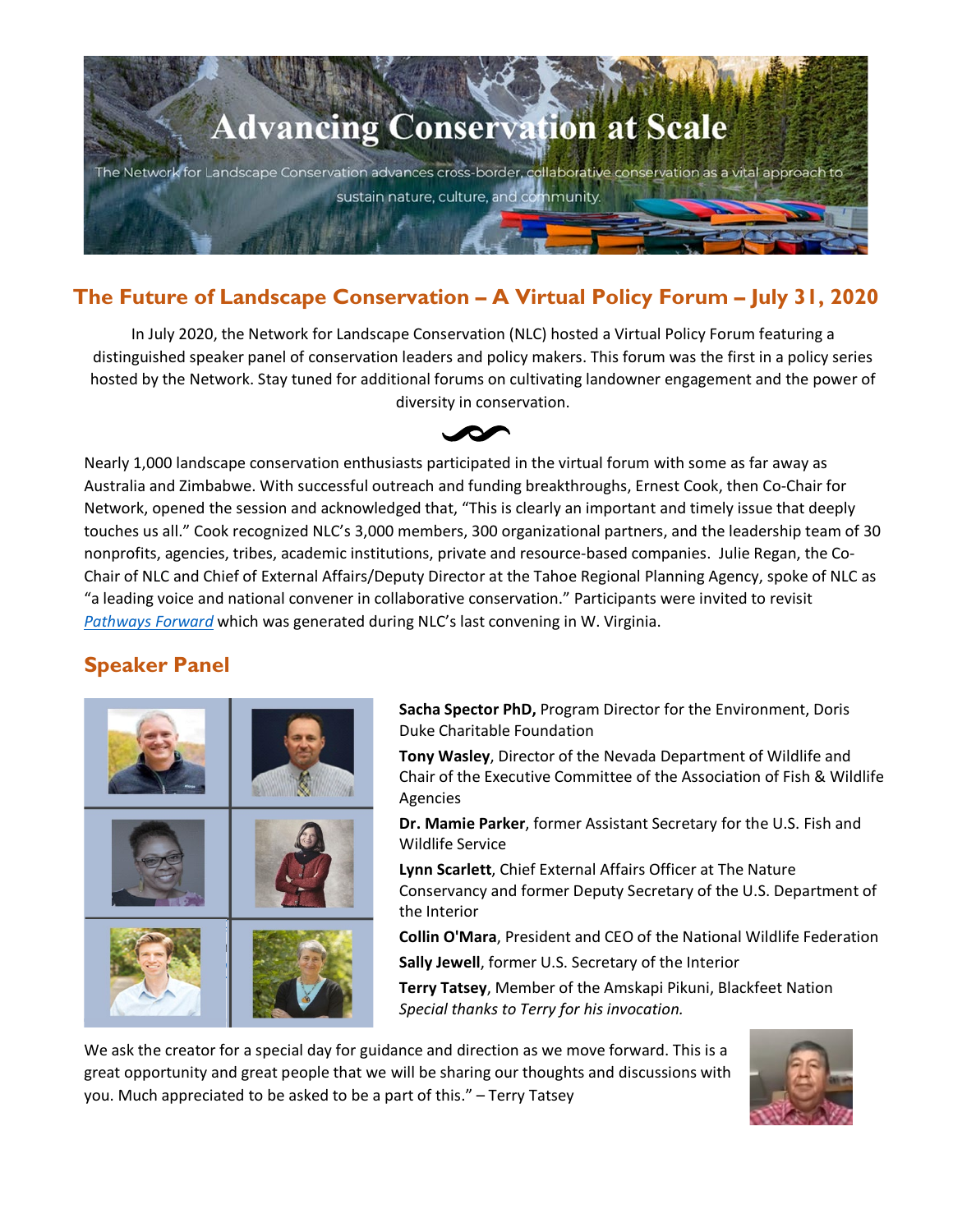

# **A time of great potential**

This is a time of enormous political opportunity with recent passage of federal and state legislation with others in the pipeline ensuring funding which gives us all a chance to think ahead and make longer plans.



"We're convening today at a moment of national turmoil. This is a moment of incredible potential for landscape conservation and the kind of collaborative place-based work it represents and how critical nature and equitable access to the outdoors is for health, for healing, and for societal well-being. "– Sacha Spector



"I would argue there is no smarter investment to build our economy than investments in conservation. We know that every million dollars we spend is going to create about 33 jobs – one of the highest job ratios you can make. I see huge opportunities ahead. This is an opportunity for landscape conservation to lead the COVID recovery." – Collin O'Mara



"Now is the time. An unprecedented number of people are turning to nature right now whether they know why or not. There's never been a better connection to nature with an opportunity to foster this stewardship mentality and forever instill collaborative landscape conservation core values." – Tony Wasley

# **Recognize place and diverse voices in every setting**

"Every organization on this call struggles with having diversity in the people you work with. We have got to change that. We have so much to learn if we would just listen. It's not because people don't care or aren't interested; it's because they haven't been asked into our conversations. It's not just having a person at the table that is expected to represent an entire group of people. We must get more critical mass, listen, show respect, and genuinely learn." – Sally Jewell



#### **Landscape connectivity is key**



Connectivity and corridors are so important in intact ecosystems. We have people who live and operate the majority of their lives within a few city blocks. This constrains their concept of landscape, connectivity, corridor, and home range. It's hard to comprehend the "magnitude of movements in animals; we're talking about epic migrations of birds, caribou, and the Monarch butterfly. Using technology can help people shift their views of what

constitutes a landscape." – Tony Wasley

#### **Revitalize urban landscapes too**

With the funding we have, we can revitalize inner city, urban communities, and neighborhoods everywhere that have always been at the bottom of the list of what's left over. Tony noted that an unprecedented number of people are turning to nature right now whether they even know why. Now is the time to make a better connection to nature with an opportunity to foster this stewardship mentality forever.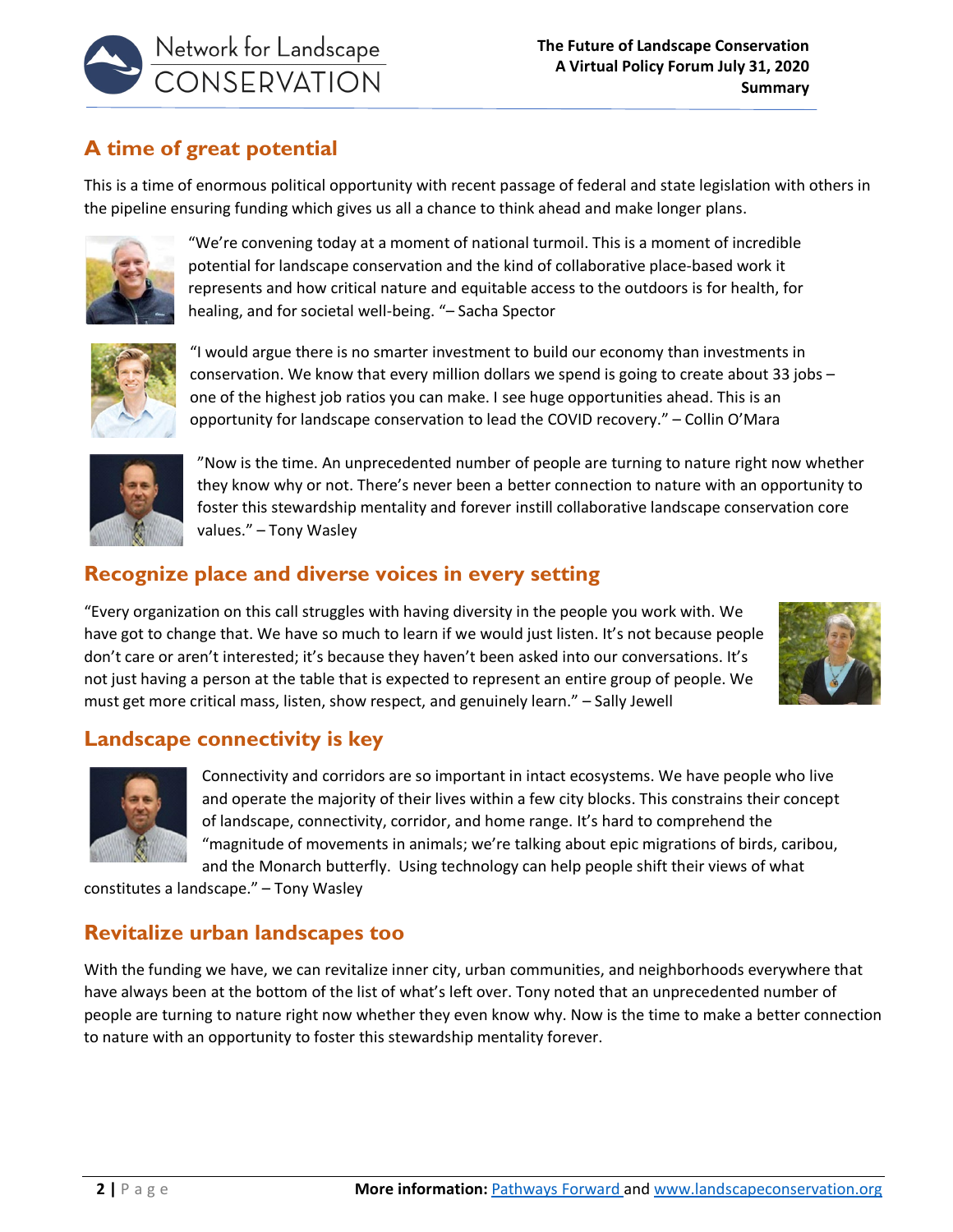



"Equity is about all landscapes – urban and rural landscapes too. I hope this is an opportunity to look with a different lens. I was called to do this work, but it's not easy. It's about speaking up and stepping out and relearning and unlearning traditional ways we have done business. It means you've got to let people know you are there. It's about people like me." – Mamie Parker

Collin pointed out that conservation organizations have to be careful – that it's not just about ecologically rich places. "We have to be doing work everywhere." What he likes about the 30x30 land and water conservation concept is it's scalable – to 30% of your county or 30% of your zip code. An international movement is gaining momentum to prevent future loss of land, plants, and wildlife calling for conservation of 30% of the world's land and oceans by 2030.

# **Landscape Conservation and Climate Change**



"We can't solve our way out of the climate problem without scale. Whether it's adaptation or mitigation, big is better and essential. Work by the Conservancy in partnership with others shows about a third of the emissions reductions needed by 2030 to be on a pathway to meet the Paris goals can be done through nature. High on that list is reforestation, improved forest management, avoided deforestation here and around the world." – Lynn Scarlett

Sacha added, "Managing, protecting, and restoring our land is a huge part of the solution for climate. In the US, agriculture accounts for 9% of our emissions and at the same time our forests draw down 15% of our emissions at the national scale. We know that natural climate solutions are a big part of how we go forward."

# **People Power**

Sally hopes that with additional funding and challenges to our economy, we have an opportunity to bring back the Civilian Conservation Corps and to make sure it is inclusive of the people that represent this country. Tony echoed that the lessons of history on public lands helps us learn how we might do better going forward.

Mamie asked that we, "not forget conservation police officers and make sure we are working together and using some of the same techniques and training that we are advocating in our cities [with police]. We need coalition building and diversifying jobs and a just transition with climate equity and environmental justice.



"Make sure there is true government to government consultation that honors treaties and reserved rights. When working with tribes, don't come to them sharing a one-side story and hope the tribe will rubberstamp it. Tribes have a voice, a science background, a traditional perspective, and a responsibility to help things be durable – durability as we define it as tribes." – Terry Tatsey

Mamie advocated to carve off some funding to grow new movements especially those that attract people of color and women to conservation. She told the story of 15,000 black women who are excited about building gardens, promoting pollinators, and working toward environmental justice. Recently, "1,000 black women participated in an online webinar to talk about birds and pollinators!"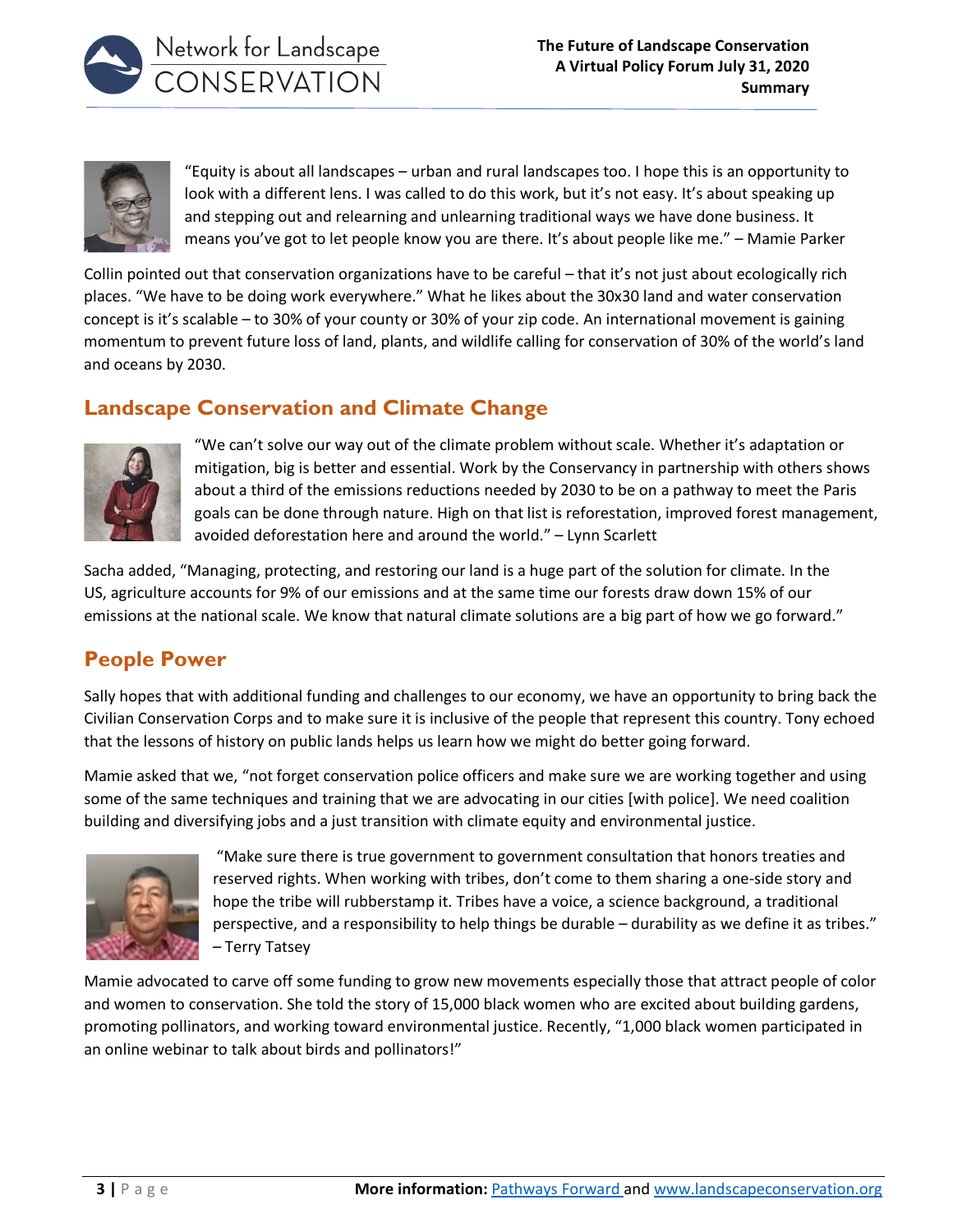

### **Funding and political support**



"Funding that lasts is key to help groups know they have durability from one moment to the next. All the solutions aren't in Washington. The problems are bigger than municipalities. We need something like resilience districts. We have these with roads. We can promote a network of networks where not everyone does everything, and we ensure small organizations are there too."

Collin highlighted that the Land and Water Conservation Fund piece of the Great Outdoors Act is, by far, the most successful land conservation program in our history. He went on to add, "We can't underestimate the ability to plan, the ability to focus on true ecosystems of greatest need, the ability to invest in some places that haven't had the same level of attention… or as much investment." Conservation without conflict and investment-led conservation is a way to bring the parties together.

### **Next Steps and Lessons Learned…**

**Durable Governance:** A common refrain from all of the speakers emphasized the value in creating durable governance models for the landscape conservation movement, continuing to build legislative support for funding based on a restoration economy, and building meaningful coalitions within our community to weather changes in administration and priorities.



**Invite New Perspectives:** Another common theme emphasized the need to invite new perspectives from more people of color and walks of life to

the table with support for startup initiatives that bring more diversity to the field. This includes honoring traditional ways of knowing and supporting and harnessing interest.



**Progress Breeds More Progress:** A shared excitement permeated the forum in light of recent funding successes. Progress in securing consistent long-term funding and legislation and others in the pipeline cannot be underestimated to transform our work. Additionally, the potential of new technologies and applications such as ESRI is informing better decisions and transforming our ability to monitor change, assess current conditions, see landscape-level patterns, and make decisions based on that science and economics.

**Conservation without conflict** is gaining respect and support. A mindset of inclusivity and engaging partners at the table from the beginning is key. Collin captured it well when he said, "One of the only ways to get the work done at scale is to be better at the front end so you don't have the slowdown in the backend."

**Collaborative Approaches:** Sally Jewell spoke about the benefits of funding communities that are working collaboratively. After Superstorm Sandy, money was put to work to make landscapes more resilient in the future. They learned how to use the right kinds of policies and incentives to encourage the right kind of long-term